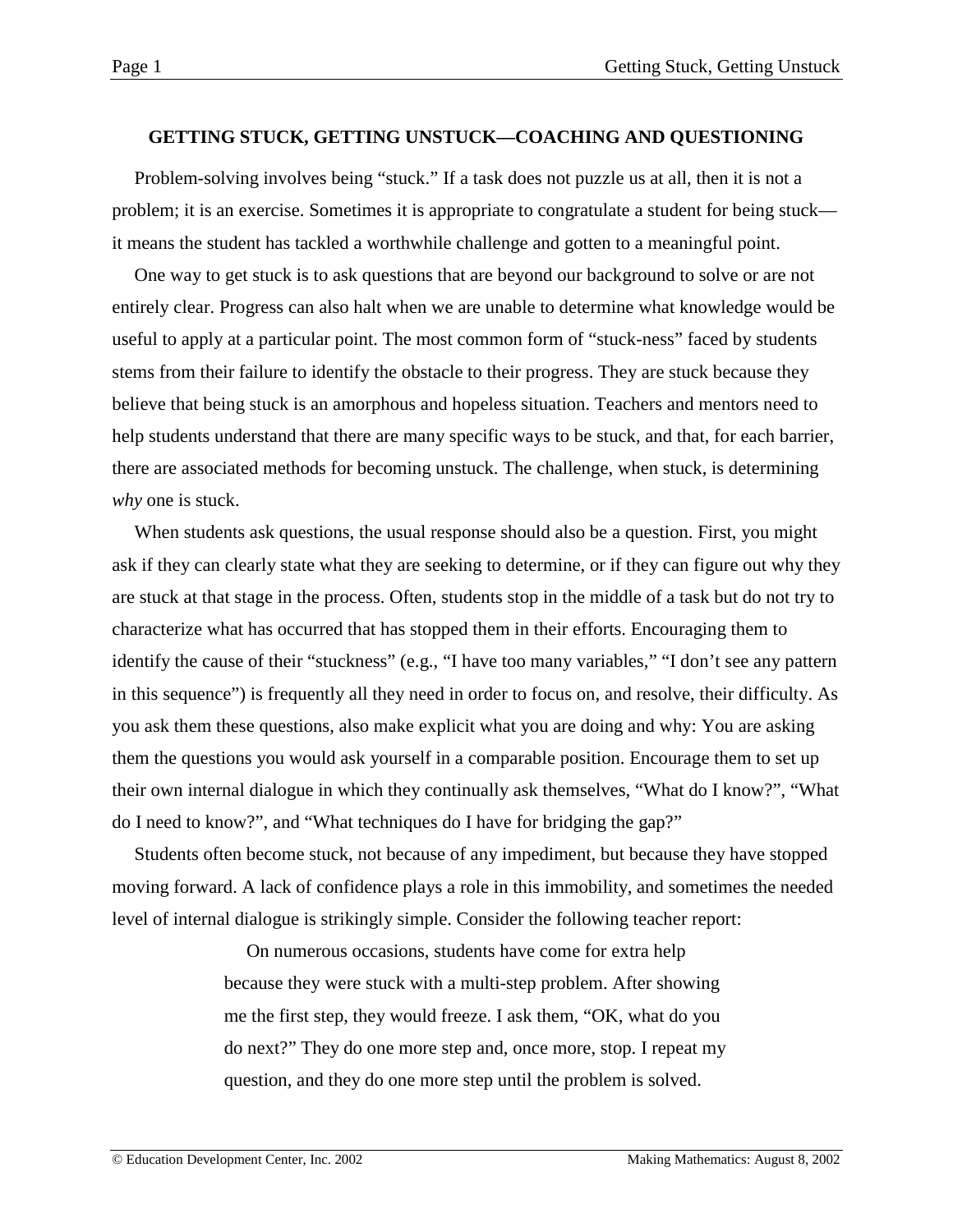They thought I was being helpful, yet I point out that all I did was prompt them to continue. I encourage them to take over that job themselves and remind them that uncertainty should not be allowed to lead to paralysis.

#### **BE A ROLE MODEL**

Students will become more comfortable "talking to themselves" if they see the teacher doing likewise. When students ask a question that you cannot answer immediately, try working on it in front of the class. Outline your intuitions about what the answer might be and how a solution might be reached. Try a method and, if it fails, backtrack and start new pathways. This work should be accompanied by the questions you ask yourself each time a next step is encountered (e.g., "Is it time to factor and why?" "Would a graph of this equation help?" "Should I add any segments to this diagram?"). Teachers must be willing to give students these types of apprenticeship experiences. Mathematics students need to see what it looks like to do real mathematics.

Teachers sometimes perceive students as trying to "trip up" the teacher with questions the teacher cannot answer. These students are usually more curious than malicious in their intent and are a font of opportunities for modeling problem-solving. Of course, you may not be able to figure out a solution right away. That's even better! Take some time at home, share the question with your colleagues or the project mentor, and/or read up on the topic. Demonstrate for the class what persistence and research are really like. If you find such an approach nerve-wracking, then imagine how our students, who are in far less control of their own learning, feel when we subject them to tests and lengthy projects.

#### **TO ANSWER DIRECTLY OR NOT TO ANSWER DIRECTLY**

A goal for a research course or strand is for students to learn how to discover new information. Toward that end, teachers need to ask more questions than they answer. However, students need not discover every new fact or skill they need to know. Sometimes, students may be missing one bit of knowledge that would allow them to proceed. In this context, they will really appreciate (and thus be more likely to remember) that information when you explain it to them. In other situations, students may ask questions that they lack the mathematical tools to analyze. In such a case, coaching should involve sparing them a fruitless search. You can direct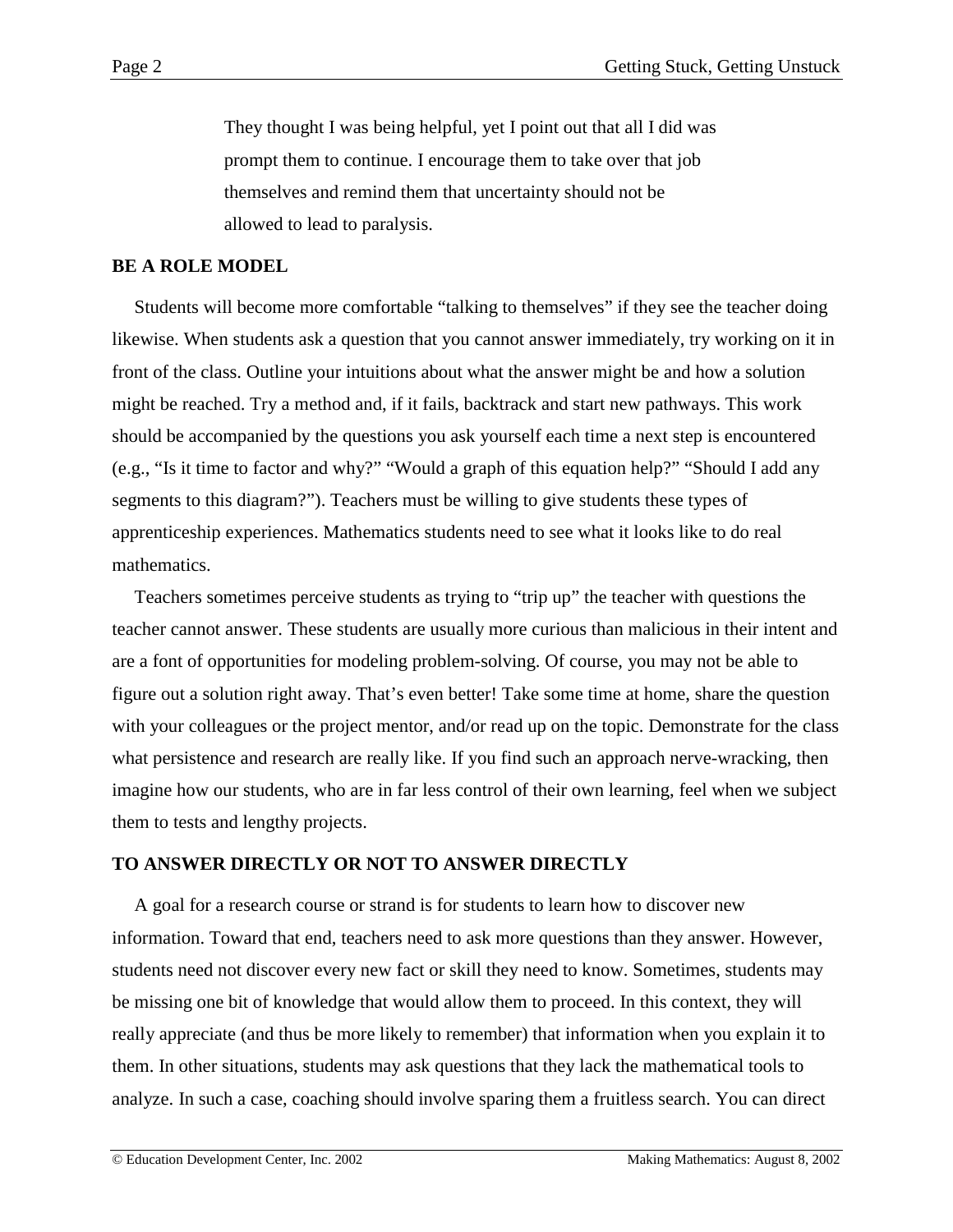them toward literature that will enlighten them, or tell them they have asked a deep and nifty question and then teach them about an effective approach to the problem. Helping students have an appreciation for the breadth of the many branches of mathematics may also be facilitated by less Socratic responses.

In contrast, one advantage of question-asking over telling is that we are in a better position to monitor students' learning when they are doing the talking and explaining. If students wonders whether a result or step is correct, ask them how they might check their answer (either by comparing it to the conditions of the problem or by using an alternative method to solve the problem) or ask why they think their result is correct or why they have doubts about it. By not telling them when we think they are right or wrong, they are forced to take checking seriously, to talk to one another, and to make a case for their work. The class becomes a mathematical community instead of a collection of student-teacher dialogues. Lastly, if we are the ultimate source of Truth, then our students will be ill-equipped, once the course ends, to continue using mathematics on their own or with their peers. The effect of this approach comes across clearly in the following student's course evaluation:

> I am more confident about my math now. I'm willing to say what I think is right and back it up with proof, probably because I find it easier to have reasons that back up my thinking. One thing I've learned this year is to be more skeptical of things and to figure them out myself rather than take someone else's word for it. One thing that helped me be more confident was the fact that, no matter if we were right or wrong, you would ask, "Why?" and we had better have a reason. Another thing was that you would never tell us the answer. No matter if the test was over or the problem set handed in, you would still only give us hints so that we could figure it out ourselves. You always believed that we could figure it out ourselves, so we did.

## **THINK ABOUT IT!**

A common feature of difficult problems is that the initial information is ambiguous or incomplete. Problem-solvers often make assumptions about a setting that they do not realize they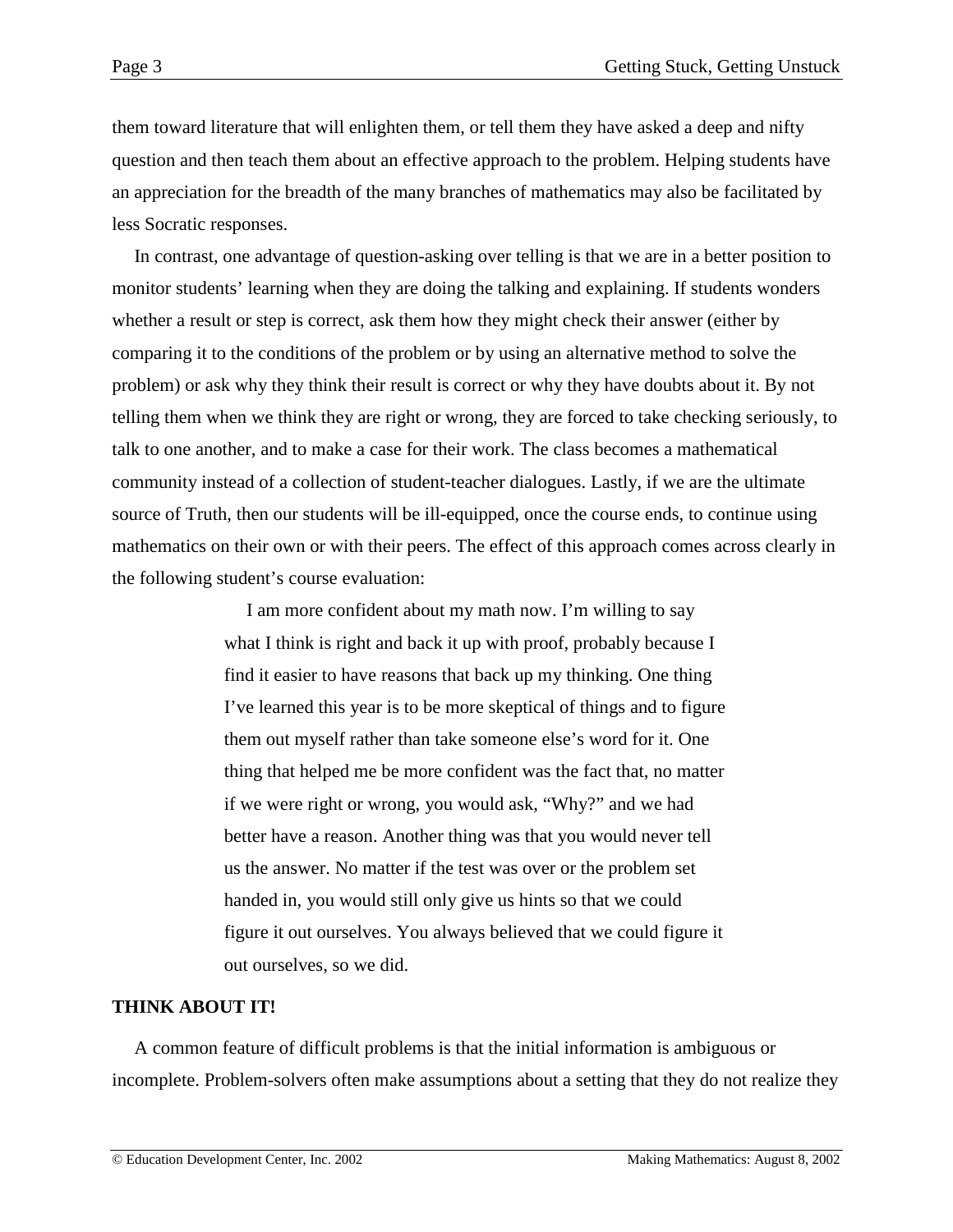are making. These assumptions may be unwarranted or may represent one possible interpretation of a problem that is not fully defined. In either case, teachers should help the student think about the information or properties that the student assumed applied. This metacognition is crucial but not simple. The background we bring to a problem is not always explicit in our thinking. Asking students to state what they know and to explain how they know it can be a first step in clarifying their reasoning.

What many students do not realize is that "thinking about something" is an active process. Thinking should involve questioning intuitions, monitoring reasoning, checking definitions and computations, modifying methods and testing cases, planning strategies, comparing results with expectations, or communicating a clear description of the work. For example, information can be represented in different forms. Thinking about a formula might be aided by trying to put the relationship into words. A set of specific numbers might be more revealingly studied through a graph. Thinking requires repeated forays into new representations and transformations of an idea until a useful perspective is discovered. Try to make these activities apparent to the students when they exhibit them and to emphasize that what they just did is what we mean by "Think" about it!"

## **QUESTIONS FOR GETTING UNSTUCK**

The first step for getting back on track with a question is to state, more specifically than "I am stuck", what the nature of the impediment is. Encourage students to continue their sentence: "I am stuck because…" For example, they may realize that they do not know how to find the value for an unknown (in which case, they can refer to various equation-solving techniques). Naming the problem will often suggest a reasonable next step. Any hints offered should be processoriented ("You seem to need to organize your data in order to look for patterns"). Students may be more comfortable writing about their process or talking through their difficulties. A research log (see [Keeping a Research Logbook](http://www2.edc.org/makingmath/handbook/teacher/Introduction/Introduction.asp#KeepingAResearchLogbook) in the [Introduction to Research in the Classroom](http://www2.edc.org/makingmath/handbook/teacher/Introduction/Introduction.asp) section) can serve as a diary in which students record their questions and responses.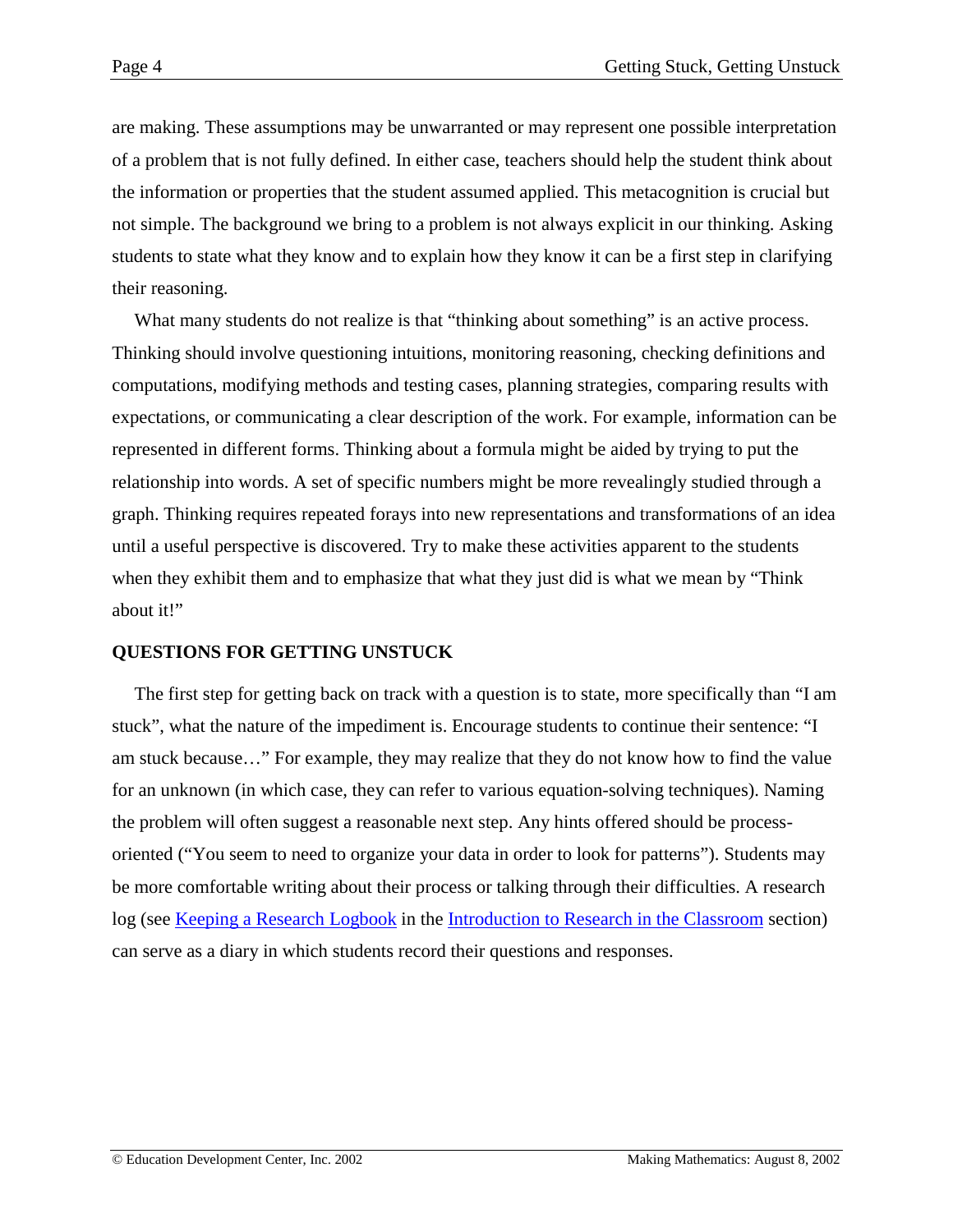Here is a list of possible questions students can respond to when stuck:

- **If a research question is not clear:**
	- − Can I restate this problem in my own words and symbols? (The introduction of symbols may serve to simplify the statement of the problem and force the student to identify and jettison atmosphere-providing but irrelevant details.)
	- − Can I identify the given information and conditions of the problem? What do I know about the (unstated) properties of the objects involved? (For example, let's say you are working with prime numbers, mutually perpendicular vectors, trapezoids, or matrices with a determinant of 1; what "behaviors" distinguish these mathematical objects from similar numbers, vectors, shapes, or matrices?)
	- Does any of the given information seem extraneous? Can I determine whether it truly is?
	- − Is there enough information? Have I added, or should I add, any information to the setting?
	- − Are there parts of the problem (words or symbols) that I do not understand and need to learn more about?
	- − Can I explain what an answer to this problem would look like (a number? method? shape?)?
	- − Can I create an example that meets the conditions?
- **If you cannot figure out what mathematical step to apply next:**
	- − What different representations can I try in order to clarify the relationships between the elements of my problem?
	- − Can I make the situation *visual* by drawing a diagram? (Be cautious. Diagrams can lock you into a single way of looking at a problem. Try to draw several valid diagrams or a general one. Avoid introducing properties [such as parallelism] that are not required in the problem.)
	- − Can I make it *abstract* (and also more generalized) by introducing variables?
	- − Can I make it *concrete* by finding specific examples (which might be numeric, algebraic, or geometric)?
	- Can I organize the information in some useful way (e.g., in ordered pairs or a table)?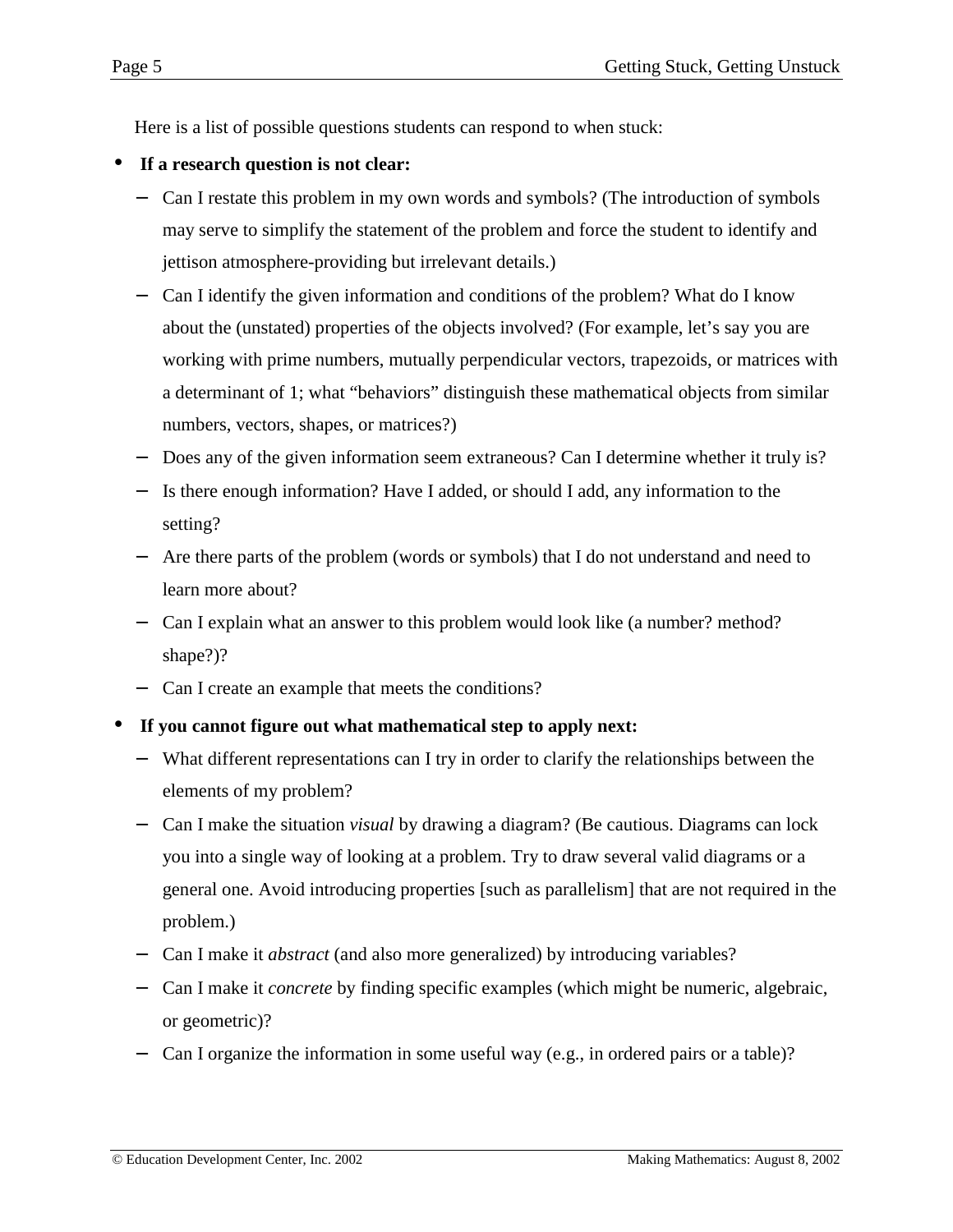- − What information do I need to know in order to proceed? What techniques or theorems connect what I already know with what I need to know?
- Are there any patterns, structures, and/or behaviors that are similar to those in settings I have previously studied?

• **If the problem makes you unhappy:**

- Does this problem simply lack mathematical appeal for me (e.g., it seems too arbitrary or inelegant)? Sometimes it takes time to be immersed in a problem before its charms become apparent and sometimes a problem simply lacks those charms. These are, of course, quite personal mathematical matters. If choosing a more appealing problem is an option, then consider doing so.
- Am I put off by the open-ended-ness of the problem? (Encourage the student to start with a specific sub-problem by adding an additional constraint or looking at one particular case.)

### **USE OF TIME**

Leaving students stuck but armed with the above questions is an important stage in developing their persistence and intuitions. Which question is most significant? Which method should be applied? We only gain skill in making such decisions with practice. Good instincts come with experience, and students need to be given the time to gain that experience. Encourage them to work on a problem for a day or two and then take a break if they remain stuck. Our brains are wonderful parallel processors and will often continue mulling over a problem while we attend to other matters, sometimes notifying us (as we do the dishes or take a walk) when a breakthrough has been made.

These "Aha!" moments are wonderful. They will occur when students have the chance to revisit a problem. Let kids lose a little focus on the main goal of a problem as they explore a related digression. Make sure they do return to the main task eventually and see if any new insights have surfaced in the meantime. The occurrence of "Aha!" moments is a good assessment of both teacher and student success in meeting the goals of a research experience.

## **SOLVE A DIFFERENT QUESTION**

If a problem is not yielding any productive results, students should consider solving a related problem (see [Creating New Problems from Old Ones](http://www2.edc.org/makingmath/handbook/teacher/ProblemPosing/ProblemPosing.asp#CreatingNewProblemsFromOldOnes) in [Problem Posing\)](http://www2.edc.org/makingmath/handbook/teacher/ProblemPosing/ProblemPosing.asp). Ideally, solution of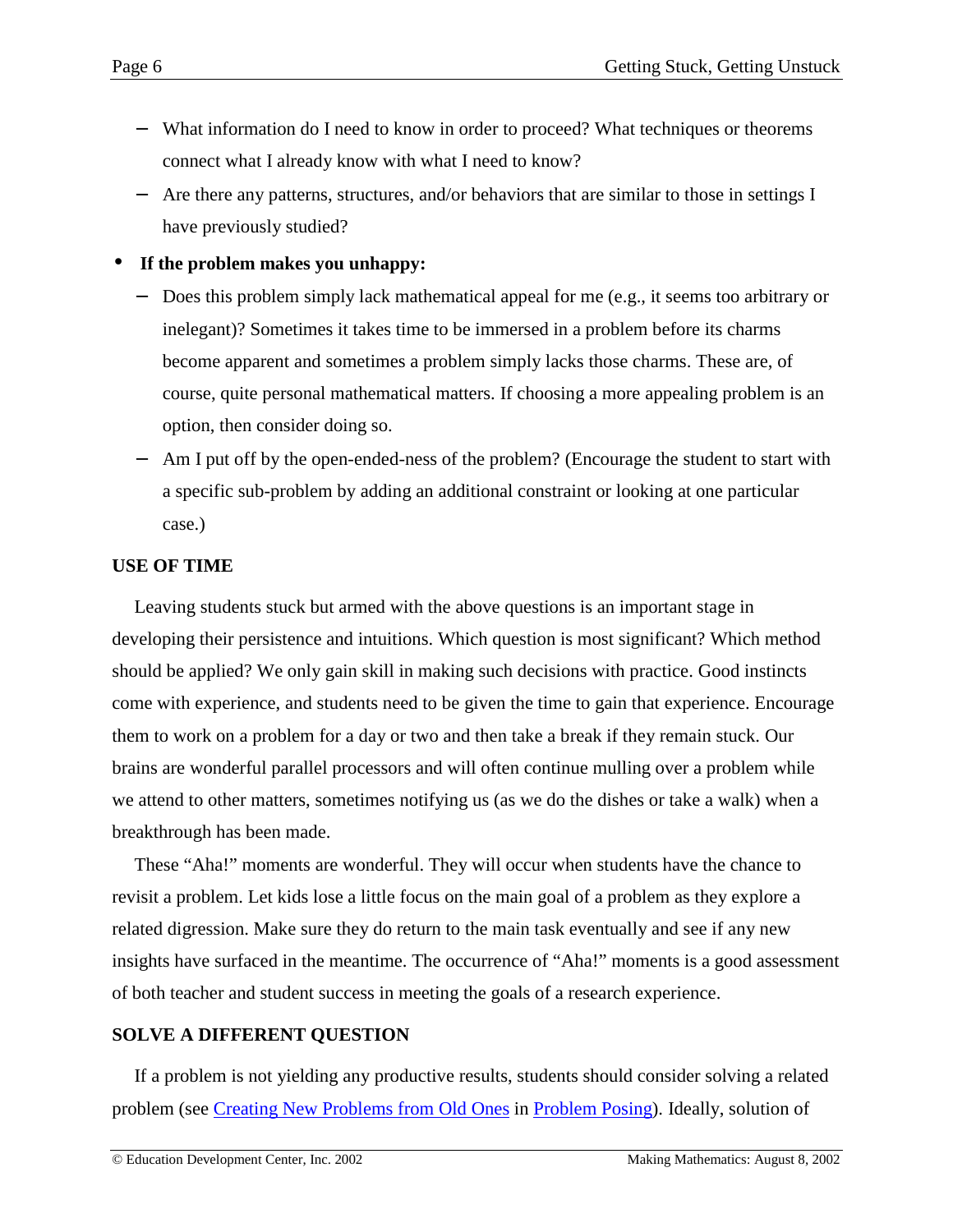this new problem will inform work on the original question. However, it is not always predictable when ideas will transfer well. The most common and effective related problem is a simpler version of the original (see [Simplifying a Problem](http://www2.edc.org/makingmath/handbook/teacher/Conjectures/Conjectures.asp#SimplifyingAProblem) in [Examples, Patterns, and](http://www2.edc.org/makingmath/handbook/teacher/Conjectures/Conjectures.asp) [Conjectures](http://www2.edc.org/makingmath/handbook/teacher/Conjectures/Conjectures.asp)[http://www2.edc.org/makingmath/handbook/teacher/LookingForPatterns/LookingFo](http://www2.edc.org/makingmath/handbook/teacher/LookingForPatterns/LookingForPatterns.asp) [rPatterns.asp\)](http://www2.edc.org/makingmath/handbook/teacher/LookingForPatterns/LookingForPatterns.asp).

# **CHECKING YOUR WORK**

Checking one's work is another great way to get stuck. Often, we have a result and are feeling pretty good, but then we check our solution or reconsider our proof and realize that something has gone awry. Students know this phenomenon and work hard to avoid it by assuming flawless thinking on their own part. The end of an effort is a sad time to find out that you have not reached the end after all. One way to help students accept the challenge of producing more robustly reasoned work is to help them incorporate checking as an ongoing, not just after-thefact, activity. In other words, checking should become inseparable from the broader research process. When students do uncover a false finding, they should once more be earnestly congratulated. The more such habits are highlighted, the more they will be repeated.

Research can be checked in the following ways:

- Finding a different method for reaching the same point (and hoping your results agree)
- Making sure a result really answers the initial question and not some later stage (e.g., students may plug a solution back into an equation and find that it works, without discovering that the equation was not a correct translation of the original problem)
- Explaining how and why each step was undertaken and checking the computational accuracy and the reasoning involved
- Using easier values, conditions, or methods to estimate a range (both demonstrably too high and too low, if possible) that should contain a numerical result, and making sure that the value does indeed land within those boundaries

Adopting a skeptical stance toward one's own work is the most efficient way to learn. Failure to verify conclusions leads to the same mistakes being made repeatedly. When students catch their own mistake and seek to understand the misunderstanding that led to the error, they are much less likely to make the mistake again. If we work hard to point out every logical flaw,